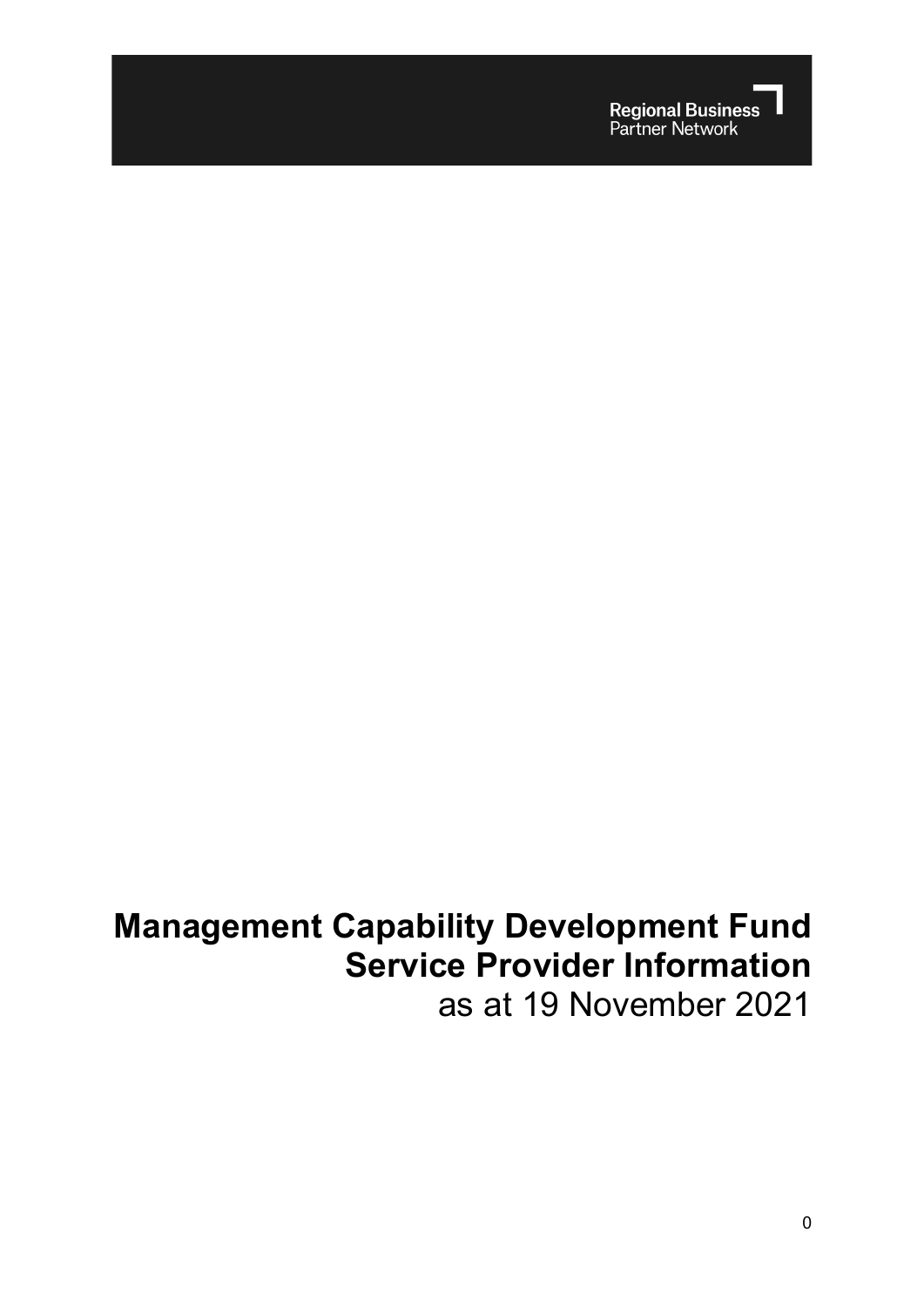## **CONTENTS**

- Eligible Businesses Criteria **Pg.2**
- Service Provider Criteria, The Process & Responsibilities **Pg.3**
- Service Eligibility **Pg.5**
- Training Topics Definition **Pg.8**
- Creating a Service **Pg.14**
- Communication Guidelines **Pg.15**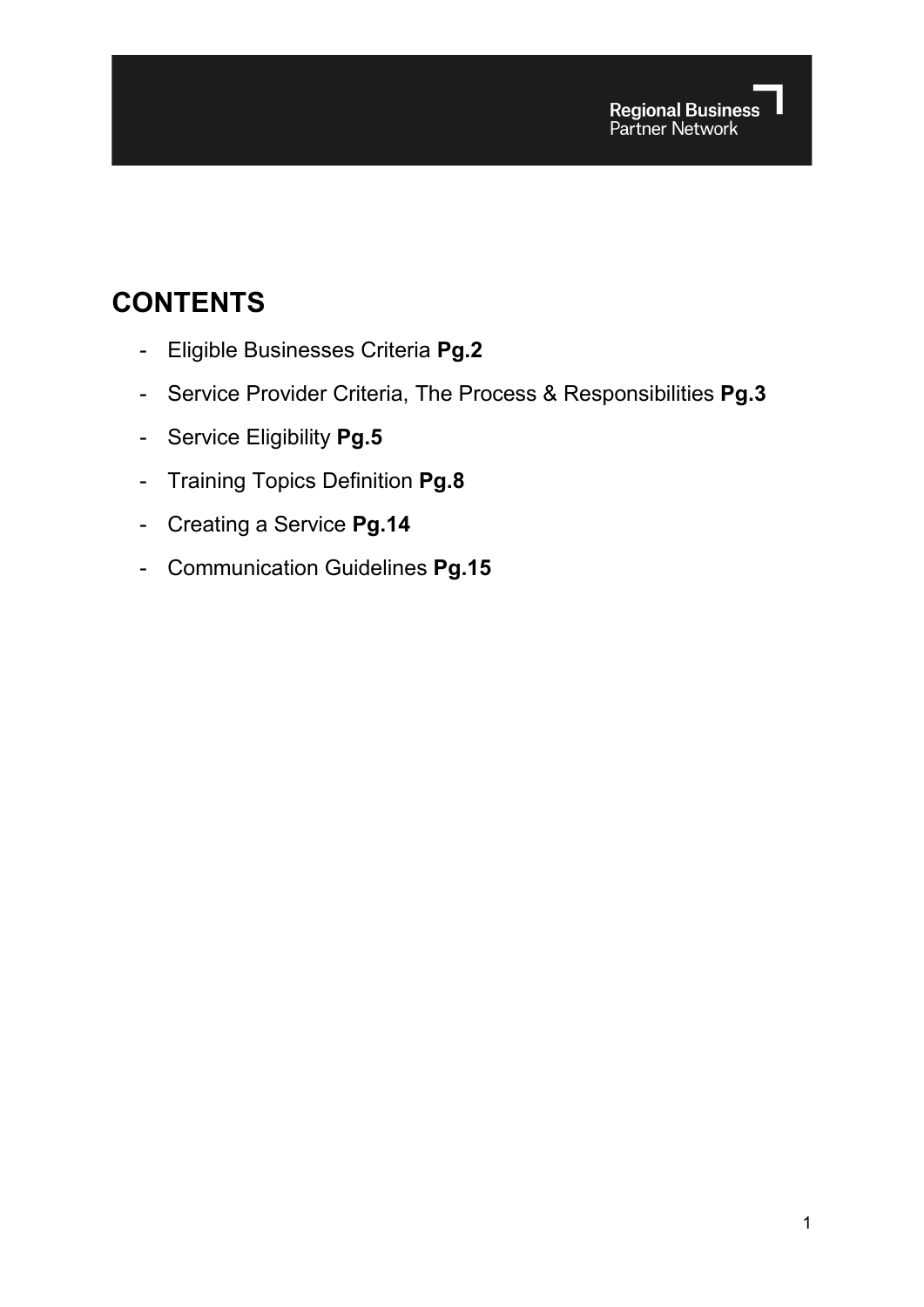## **Management Capability Development Fund**

The Management Capability Development Fund is administered by the Regional Business Partner Network (RBPN) and is available to RBPN Customers who have been through a Discovery session with a Growth Advisor, have had management capability areas identified as a barrier to the growth of the business **and** the business meets the following eligibility criteria

- be operating with 50 or fewer FTEs
- be GST registered in New Zealand
- have a New Zealand Business Number (NZBN)
- be operating in a commercial environment i.e. currently trading
- be a privately owned business or a Māori Trust or Incorporation under the Te Ture Whenua Maori Act 1993 or similar organisation managing Māori assets under multiple ownership
- have undergone a Discovery Session with a Growth Advisor

Businesses should also:

- have the potential and desire to grow
- demonstrate commitment to improving management capability: indicators of commitment include seeking advice, working through the assessment process, and a willingness to co-fund and commit time to capability-building activities
- have an identified gap in its capability that can be addressed through management capability building and training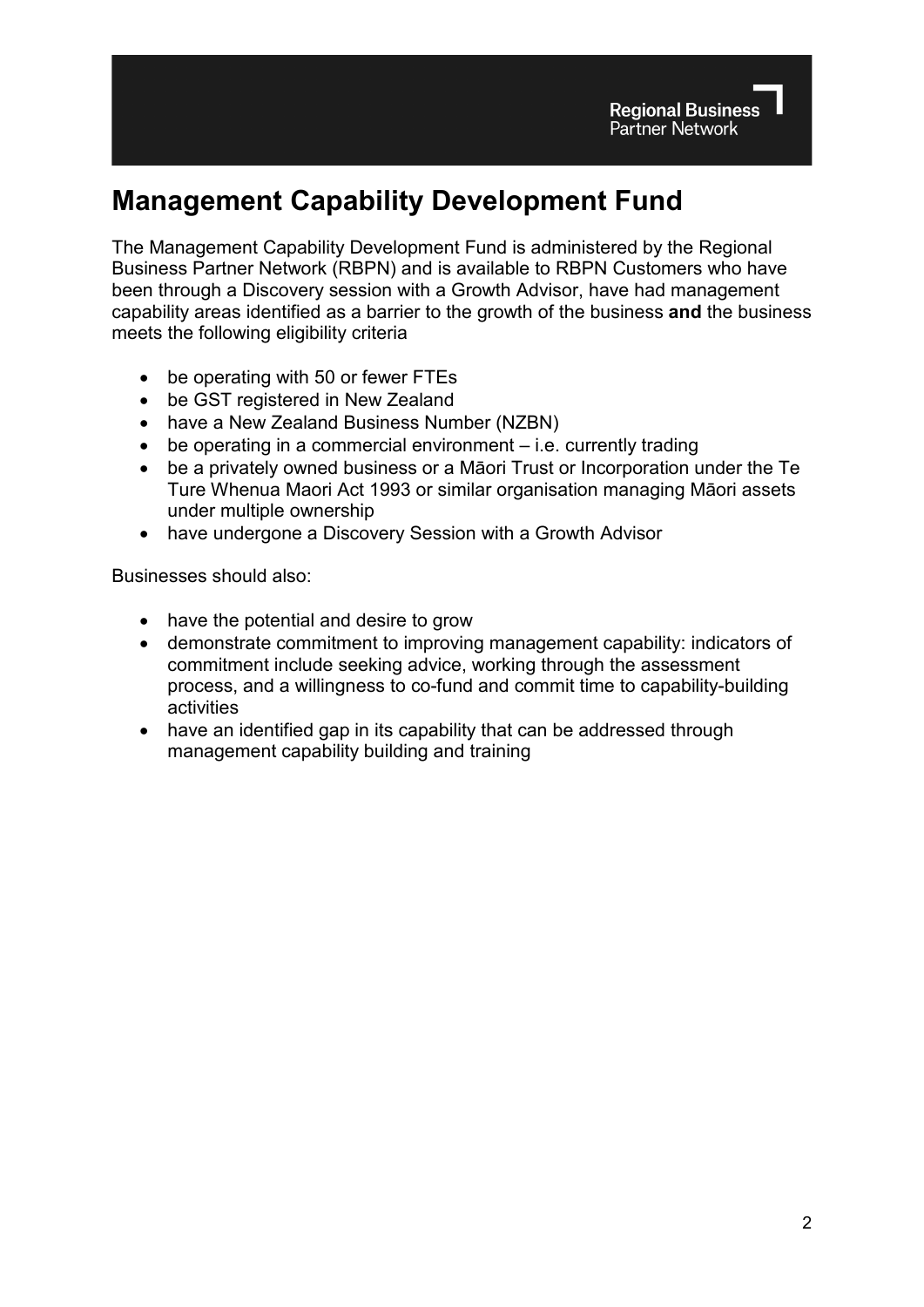## **Service Provider Criteria**

Before you apply, please check you meet all of the following criteria:

- you must have an NZBN number
- your business is based in New Zealand (i.e. physically located here)
- you have Professional Indemnity Insurance cover of \$1 million or more\*
- you can demonstrate a track record of delivering quality coaching and training

\*This insurance must currently be in place and be renewed each year. There are no exceptions to this requirement.

### **The Process**

Growth Advisors will be able to book eligible businesses on to registered services that meet the business needs as identified during the Discovery Session. The level of funding will depend on the needs and is decided by the Growth Advisors. All bookings are processed through the RBPN Portal which is accessed by Service Providers from [www.regionalbusinesspartners.co.nz](http://www.regionalbusinesspartners.co.nz/)

### **Funding Value**

- The Growth Advisors decide the value of the funding based on the needs identified during the Discovery session, eligible businesses may receive up to \$5000 + GST.
- Funding can be used to cover up to 50% of the training costs (excluding travel and disbursements), capped at \$5,000+ GST per annum.

### *Example:*

If the Customer chooses to attend a service where the "Event Price" is \$2,000+GST, the maximum Booking amount the Growth advisor can provide is up to \$1000 +GST.

### **Event Length**

Events can be no longer that 6 months maximum

### **Expiry Dates**

Funding will expire 2 months from the Event end date created for the booking, claims must be made prior to the funding expiring

### **Fraudulent use of funding**

If a Service Provider is found to be acting fraudulently, they will have their contracts cancelled. Fraudulent behaviour includes:

- delivering services that are not registered under the pretence of a registered service;
- claiming for services delivered that were not delivered.
- claiming for services where the attendee did not attend.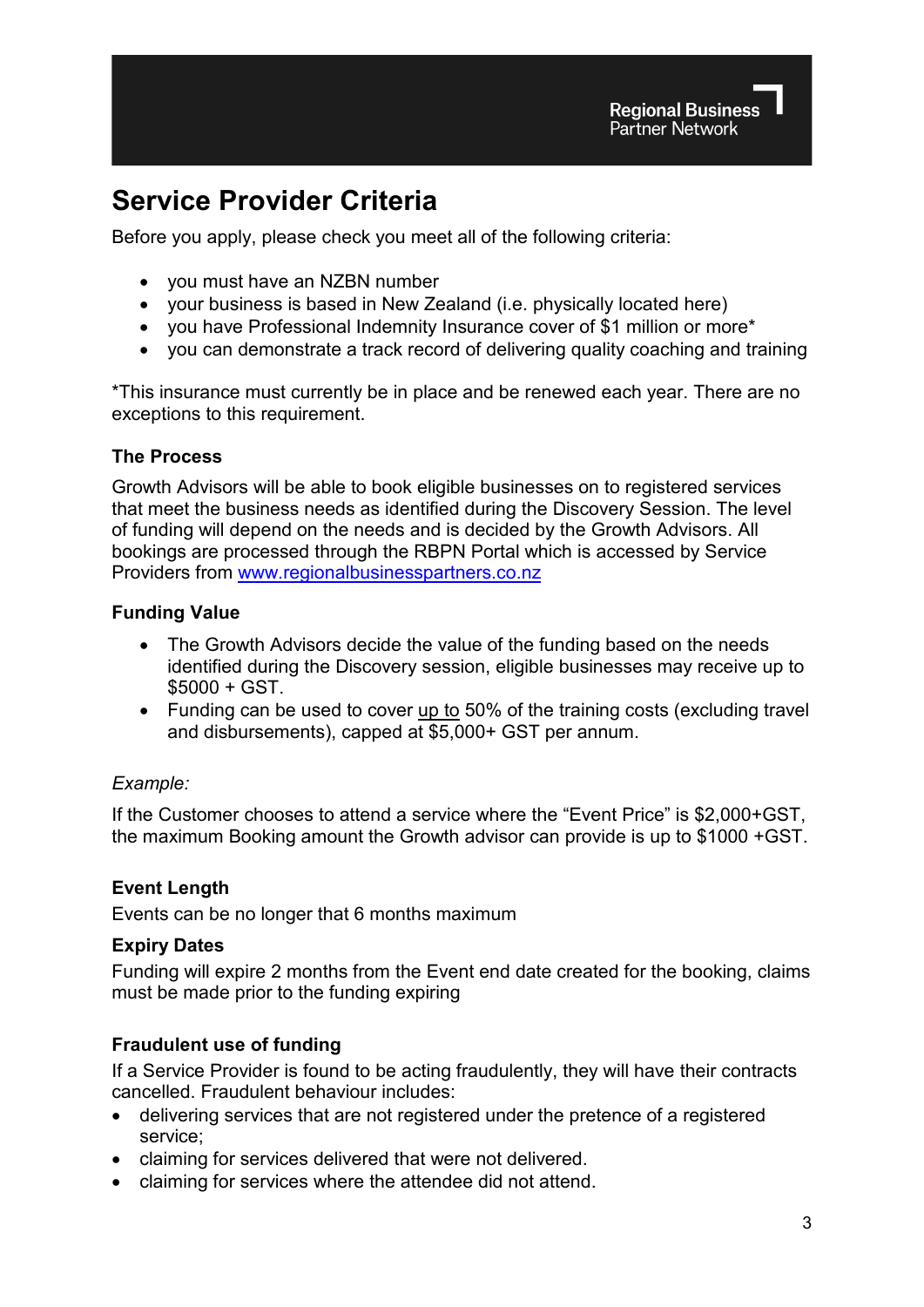### **Conflict of Interest**

Service providers must declare any conflict or possible perceived conflicts with the MBIE RBP Team prior to any training being started. These include potential relationship and financial conflicts between Service Providers and potential RBP Customers. If you have a conflict or perceived conflict, or you are unsure if there is a potential conflict, please contact us at [info@regionalbusinesspartners.co.nz](mailto:info@regionalbusinesspartners.co.nz)

## **Service Provider Responsibilities**

Please refer to the copy of the Terms & Conditions available from the Service Provider section of the RBP website [www.regionalbusinesspartners.co.nz](https://www.regionalbusinesspartners.co.nz/page/new-zealand-service-providers)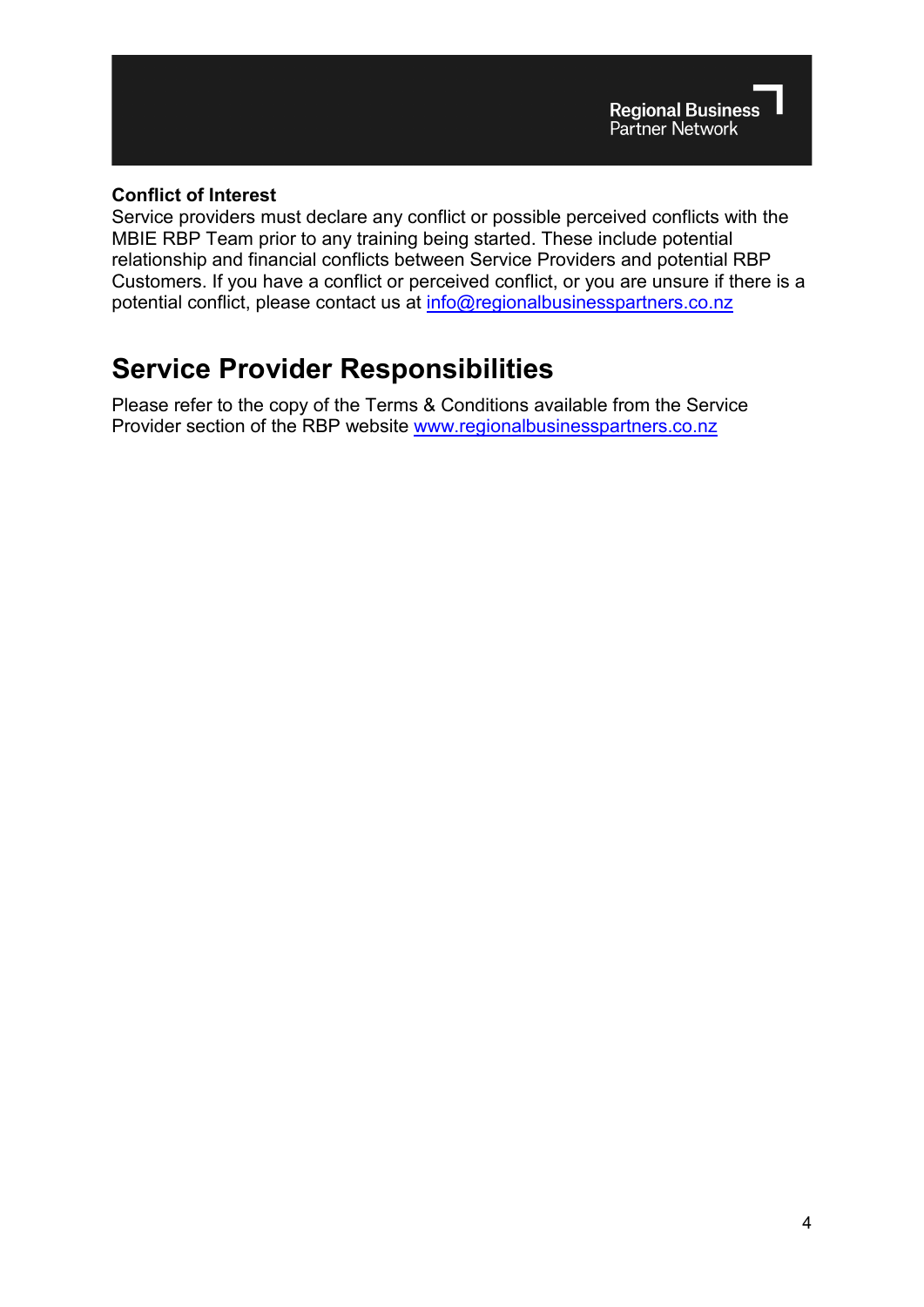## **SERVICE ELIGIBILITY**

Services that are Eligible for registration are Management training services that are delivered to Business Owners and / or managers that will improve the management capability within the business. Funding may be provided to business owners to enable them to access eligible services that can fulfil a management skill gap identified by the RBP Growth Advisor.

Service types that are **NOT eligible** for the funding are:

- Catering, travel & accommodation expenses
- Compliance training eg: audits for compliance, training for government & industry body compliance services e.g: Worksafety (Workplace certification and Audits)
- Conferences, Seminars, Networking events, retreats, team building days/event
- Consultancy Services ('doing' or implementing the work for the business owner rather than training or coaching the business owner / senior manager to do it themselves)
- Diagnostic and Assessment Services including audits (e.g. digital systems audits and financial audits); Strengths and or psychometric assessments (eg: Clifton Strengths, Myers Briggs, Thomas DISC; Ergonomic assessments)
- Examination fees / costs
- Mentoring services (connect with NZ Business Mentors for these services)
- Personal & Professional development (personal and career development services) with the exception of 'Leadership development' *(refer to eligible services list below).*
- Personal physical and / or mental health consultations (medical or alternative) are not eligible for funding. E.g. Private or group Yoga, massage, Somatic experience therapy, Talk therapy, physiotherapy, osteopathy, personal training, life coaching.
- Services delivered by a related party, this could include personal relationships and financial.
- Services offered outside New Zealand
- Services to help business to access government funding. (Understanding government R&D incentive tax process)
- **Subscription & membership services**
- **Team &/or individual employee training**
- Technical and product training eg:, MS Office Products, Xero and MYOB accounting software and payroll software
- Vocational training courses e.g. First Aid courses
- Website design, develop & build implementation/consulting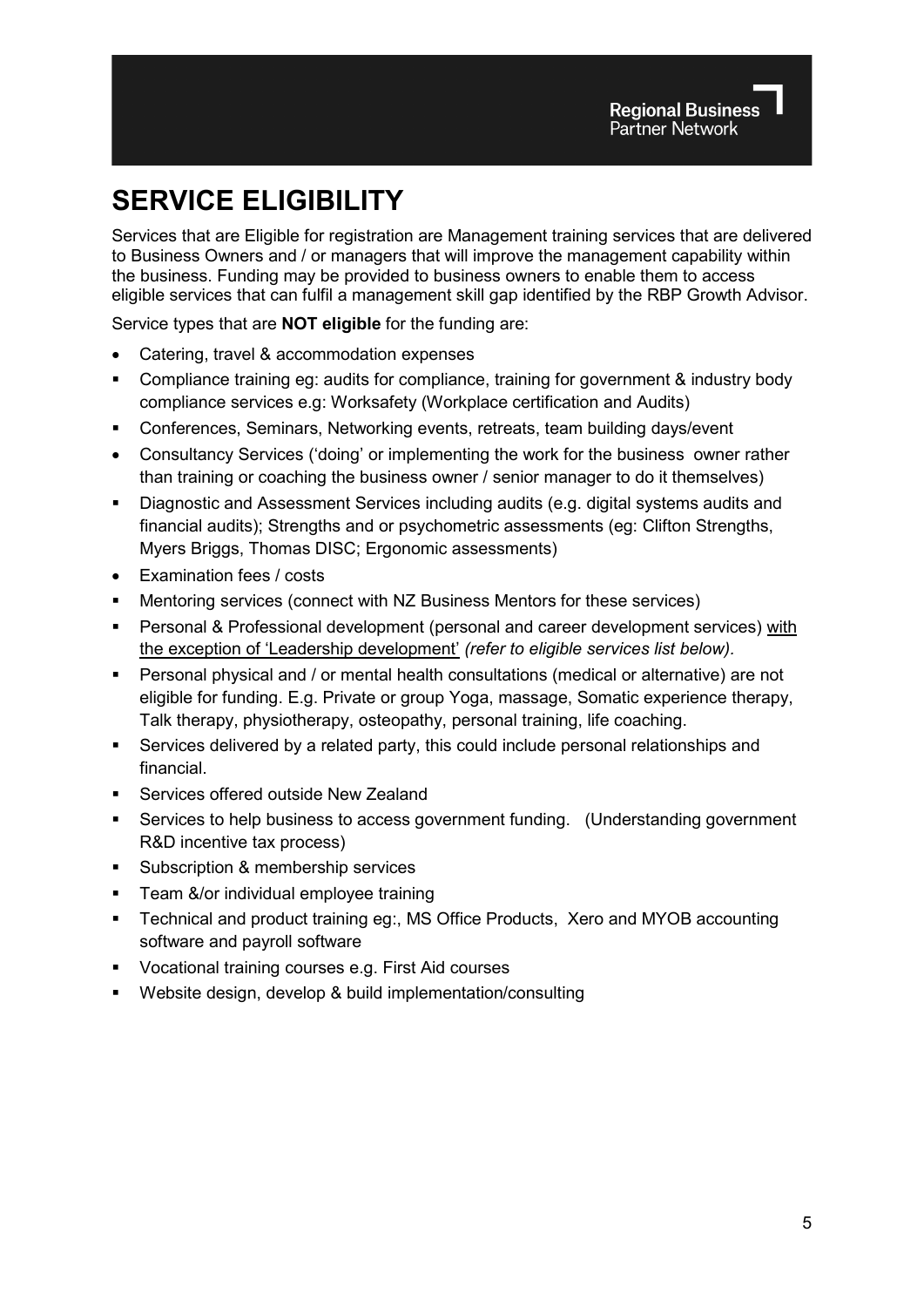Services covering the following subjects may qualify for the Funding.

| <b>MARKETING STRATEGIES</b>                             | <b>BUSINESS PLANNING</b>                                            |
|---------------------------------------------------------|---------------------------------------------------------------------|
| Marketing planning                                      | Goals                                                               |
| Market research                                         | Vision/Mission                                                      |
| Competitive advantage                                   | Growth strategies                                                   |
| Market targeting/segmentation                           | <b>SWOT analysis</b>                                                |
| Promotion/lead generation techniques                    | Competitive advantage/opportunity                                   |
| Sales strategies                                        | <b>Targets</b>                                                      |
| <b>Branding</b>                                         | Operational and action plans                                        |
| Client management                                       | <b>CAPITAL RAISING</b>                                              |
| Pricing for market                                      | Introduction to Capital Raising                                     |
| Consumer rights                                         | <b>Getting Business Investor Ready</b>                              |
| E-commerce                                              | <b>Pitching to Potential Investors</b>                              |
|                                                         | <b>Completing the Deal</b>                                          |
| <b>BUSINESS SYSTEMS</b>                                 | <b>FINANCE</b>                                                      |
| Information and financial systems                       | Financial reports & ratios                                          |
| Record keeping                                          | Costing and pricing                                                 |
| Organisational efficiency                               | Budgeting and cash flow planning                                    |
| Operational systems and procedures                      | Taxation                                                            |
| E-commerce                                              | Credit/debt management                                              |
| Benchmarking                                            |                                                                     |
|                                                         |                                                                     |
| <b>Distribution</b>                                     |                                                                     |
| <b>BUSINESS SUSTAINABILITY</b>                          | <b>LEADERSHIP</b>                                                   |
| What is sustainability?                                 | Managing people                                                     |
| Factors in creating a sustainable                       |                                                                     |
| business                                                | <b>MANAGING RESOURCES</b>                                           |
| Understanding the implications of your                  | HR planning                                                         |
| business choices                                        | Recruitment                                                         |
| Benefits of sustainability                              | Motivation                                                          |
| <b>Customer expectations</b>                            | Performance appraisals                                              |
| <b>Financial cost-benefits</b>                          | <b>Conflict resolution</b>                                          |
| <b>Reduction strategies</b>                             | <b>Employment compliance</b>                                        |
| <b>Procurement selection</b><br><b>Business culture</b> | Health and safety                                                   |
| <b>GOVERNANCE</b>                                       | <b>Health and Wellness</b>                                          |
| Obligation under the Companies Act                      | Time management                                                     |
| Roles and Responsibilities                              | Intellectual Property protection                                    |
| <b>Governance Documents</b>                             | Leveraging stakeholders/relationships<br><b>Business excellence</b> |
| Legal Structure                                         | Benchmarking                                                        |
|                                                         | Business resource planning                                          |
|                                                         | E-commerce                                                          |
|                                                         | Project management                                                  |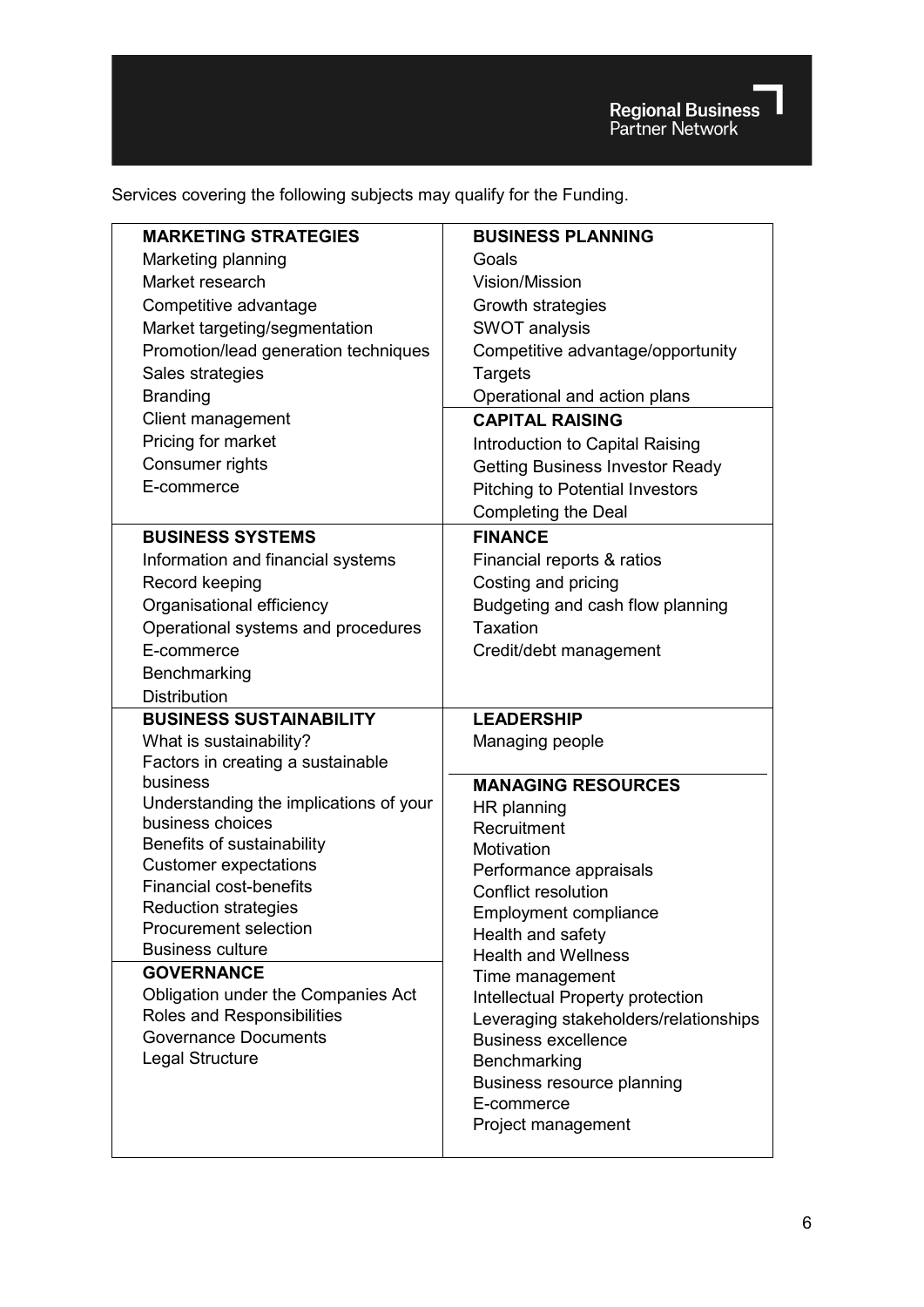Regional Business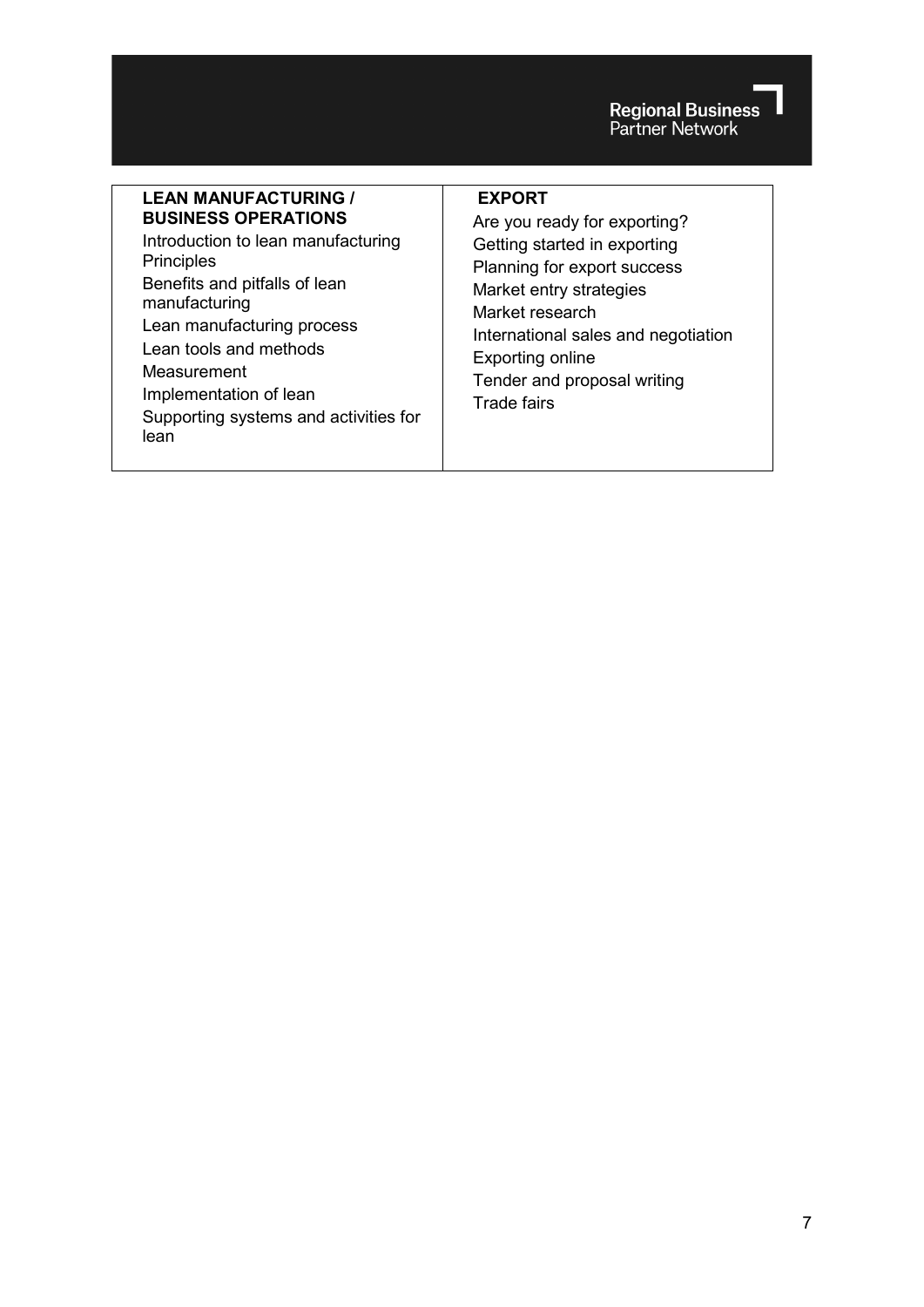## **TRAINING TOPICS DEFINITIONS**

Eligible training topics definitions – all definitions are in relation to delivering capability training and building knowledge on the defined areas.

#### **BUSINESS PLANNING**

- **Goals -** goal setting, planning personal growth and business development.
- **Vision/Mission**
- **Growth Strategies and Strategic Planning**
- **SWOT Analysis**
- **Competitive Advantage/Opportunity -** competitor analysis, identifying key selling proposition and competitive advantage.
- **Targets -** setting realistic and measurable targets, ratios and benchmarking**.**
- **Action/Operational Plans -** developing action plans (human resources, marketing, production, finance, innovation plans) to achieve targets.

#### **MARKETING STRATEGIES**

- **Marketing Planning -** developing a marketing plan, setting marketing budgets, measuring results.
- **Digital marketing strategy and social media planning –** developing a digital marketing strategy including social media plan.
- **Market Research and Planning -** benefits and methods of market research, analysis of results, product/service development and innovation.
- **Competitive Advantage -** identifying, developing, leveraging, and sustaining competitive advantage.
- **Market Targeting/Segmentation -** selection of target markets, customer profiling, developing specific marketing tactics for target markets.
- **Promotion/Lead Generation Techniques -** Promotional planning, setting promotional budgets, promotional strategies include personal selling, direct mail, email, website promotions, publicity, public relations, sales promotions, word-of-mouth, advertising etc.
- **Sales Strategies -** selling skills and techniques.
- **Branding -** developing and maintaining a strong brand, using branding to add value to a business.
- **Client Management -** Creating, maintaining and enhancing strong relationships with customers and other stakeholders.
- **Pricing for Market -** pricing strategies, discussion of external factors that impact on pricing decisions e.g. the nature of the market, demand, competition, and other environmental considerations.
- **Consumer Rights -** relevant legislation e.g. The Fair-Trading Act, The Consumer Guarantees Act, Standards.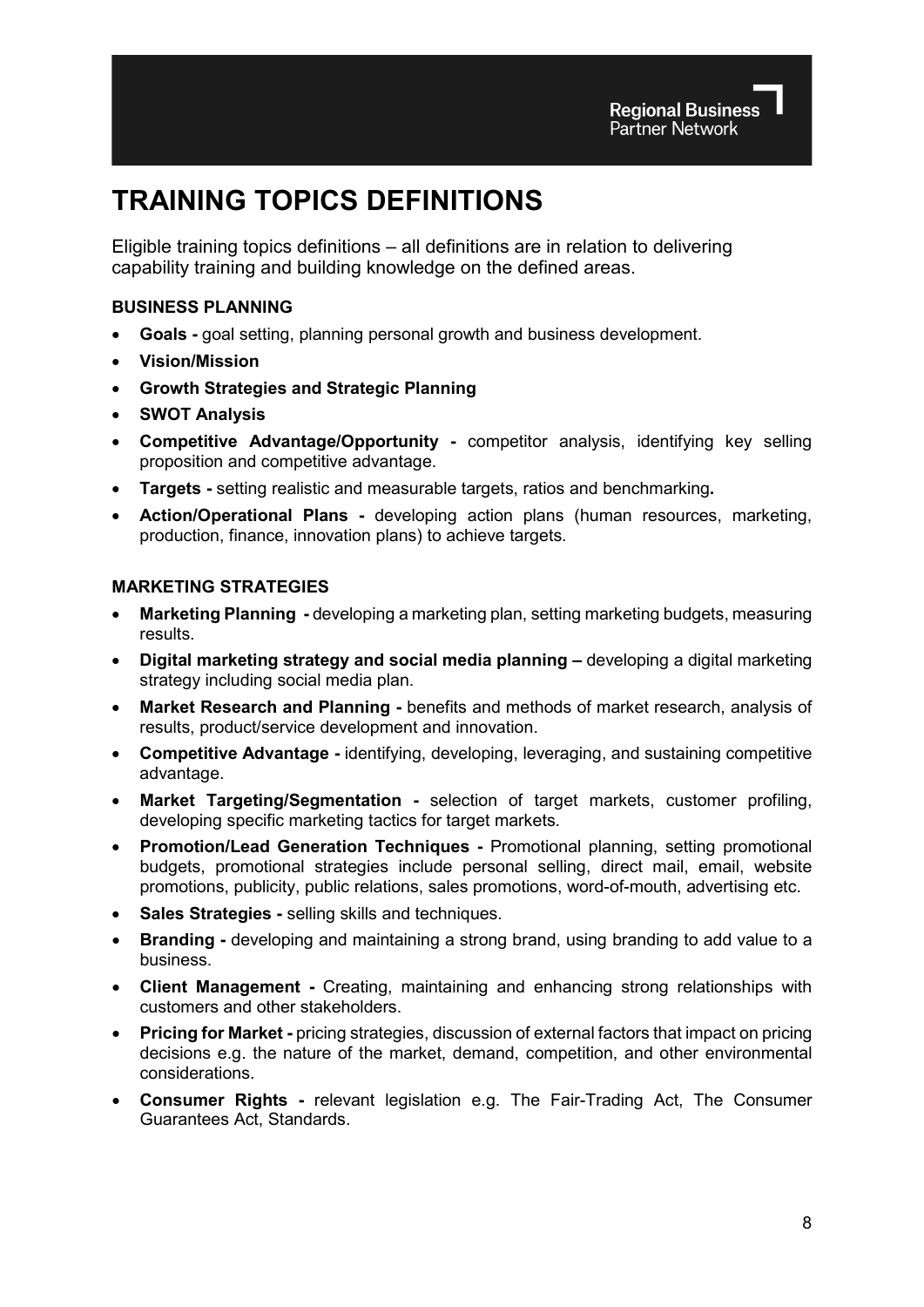• **E-commerce -** e-marketing, strategic use of websites, the Internet and other technology as marketing tools e.g. better communications, improved market research, lower costs, and greater customer convenience.

#### **FINANCE**

- **Financial Reports and Ratios -** layman's understanding of financial reports (i.e. balance sheet, profit and loss) and ratios to facilitate decision making and understanding of the key drivers of profitability.
- **Costing and Pricing -** understanding fixed and variable costs, how to calculate product or service costings, understanding and calculating breakeven, determining the most profitable areas, setting prices.
- **Budgeting and Cash Flow Planning**  preparing budgets and cash flow forecasts, setting and managing financial targets.
- **Taxation - types of tax e.g.** Provisional and Terminal, GST, PAYE, and FBT; basis of calculation and payment. Reviewing business structure to minimise tax obligations**.**
- **Credit/Debt Management -** management of debtors and creditors to maintain liquidity, tips for debt collection. This topic needs to draw attention to the need to monitor, encourage good habits of chasing debts and longer-term planning and matching of cash needs with cash resources.

#### **BUSINESS SYSTEMS**

- **Information and Financial Systems -** increasing organisational efficiency, identifying information types, databases, financial systems, storage media, tracking data through processes, managing data, tracking manual and electronic information flows, flow analysis and re-engineering. Note: specific product training eg:, MS Office Products, Xero and MYOB accounting software and payroll software are not eligible.
- **Record Keeping -** processes and procedures for organising, processing and storing business related data relevant to an organisation.
- **Organisational Efficiency -** setting up efficient office systems, reducing businesses costs through effective business systems, improving workflow, information technology.
- **Operational Systems and Procedures -** identifying, documenting organisation procedures, retaining "in head" procedures when key staff exit the organisation.
- **E-commerce -** on-line trading, e-business applications, b-2-b/b-2-c commerce, integration of backroom systems with front-end.
- **Benchmarking -** the systematic and continuous process of identifying, learning and adapting best practices from national and international businesses in the same industry to help a business improve its business performance.
- **Distribution -** best ways to store, handle and move products and services so that they are available to customers at the right time and in the right place.
- **Cyber security strategy**

#### **LEADERSHIP**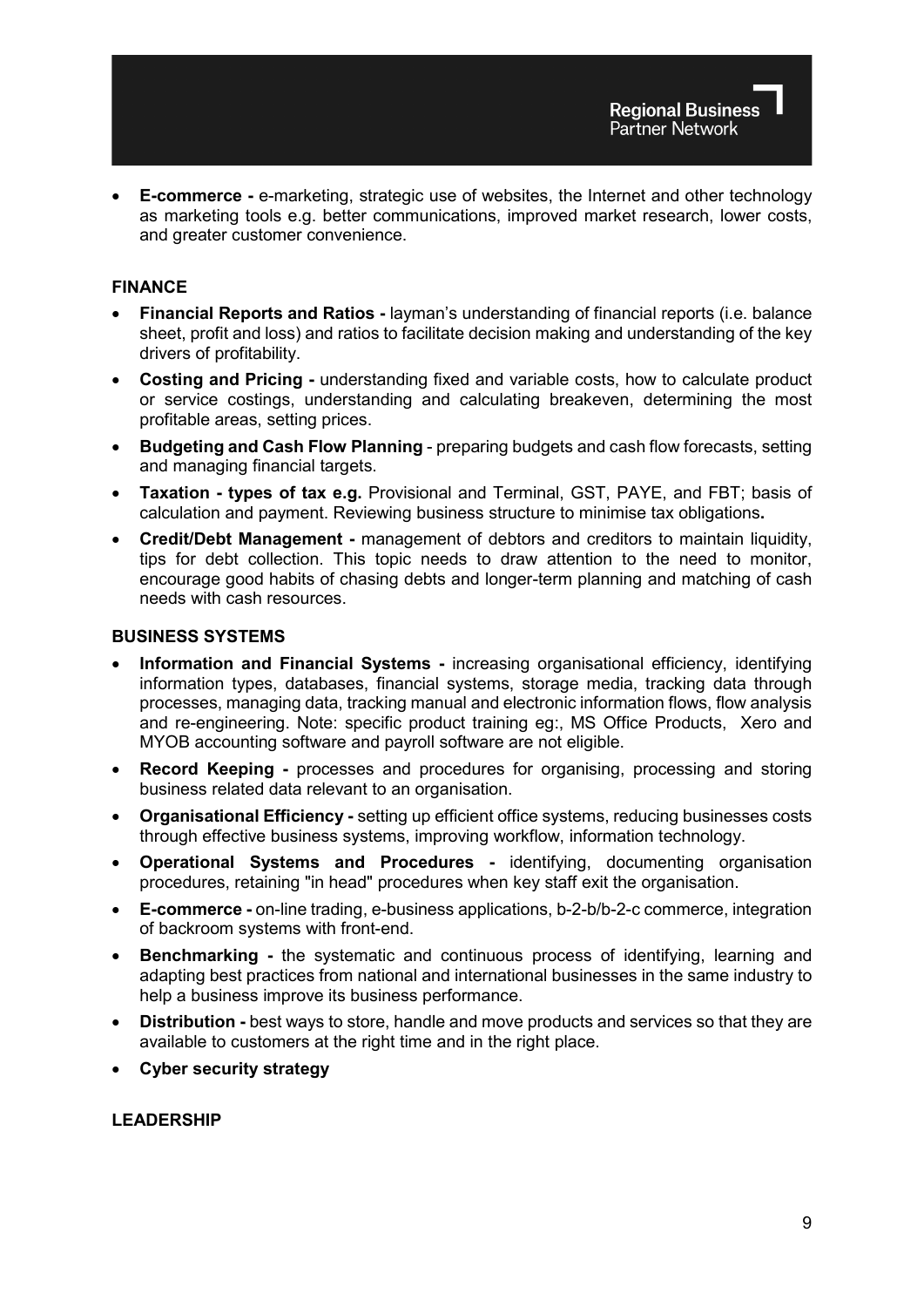• **Leadership/Managing People – for business owners -** attributes of good leaders, effective communication, directing, coaching, supporting and delegating to improve the performance of the business.

#### **MANAGING RESOURCES**

- **HR Planning -** identifying the human resource requirements e.g. organisational design, capacity and staff contingency, skill planning, current staff skill sets, future staffing needs and recruitment and succession planning.
- **Recruitment -** job analysis to determine type of person and skill level required; methods of recruitment; interviewing techniques; selection testing; reference and background checking; induction programmes and early review for new recruits; employment law relating to recruitment.
- **Motivation -** how different people are motivated, systems for dealing with those differences, co-ordination of performance measurement and motivation levels, how business culture can impact on productivity and staff morale and what can be done to influence this.
- **Leadership/Managing People -** attributes of good leaders, effective communication, directing, coaching, supporting and delegating to improve the performance of the business.
- **Performance appraisals -** systems to measure competency, provide feedback to staff/management, have performance improvement as an outcome, reward performance, facilitate career development and focus the employees on those tasks which are strategically important to the business.
- **Conflict Resolution**  tools and techniques to identify and manage conflict in the workplace.
- **Employment Compliance -** employer obligations when employing people, including PAYE (registration, making payments, completing forms), ACC (registration, earner premium, employee premium, and residual levy), the Human Rights Act and the Employment Relations Act.
- **Health and Safety -** creating a healthy and safe working environment, including discussion of the Health and Safety at Work Act 2015, creating and implementing a health and safety plan.
- **Health and Wellness –** organisational health and wellness strategy developing, managing and reporting.
- **Time Management -** a framework for delegation, short-term goal setting and prioritising work.
- **Intellectual Property Protection -** Understanding what intellectual property is, what can be legally protected (copyright, trademarks, patents, registered designs, licenses), how to go about it and costs, non-legal forms of intellectual property protection and formulating your intellectual property strategy.
- **Leveraging Stakeholders/Relationships -** recognising key stakeholders (customer; supplier; community; industry); understanding the relationship that exists with each and how that relationship can be strategically leveraged to create win-win partnerships.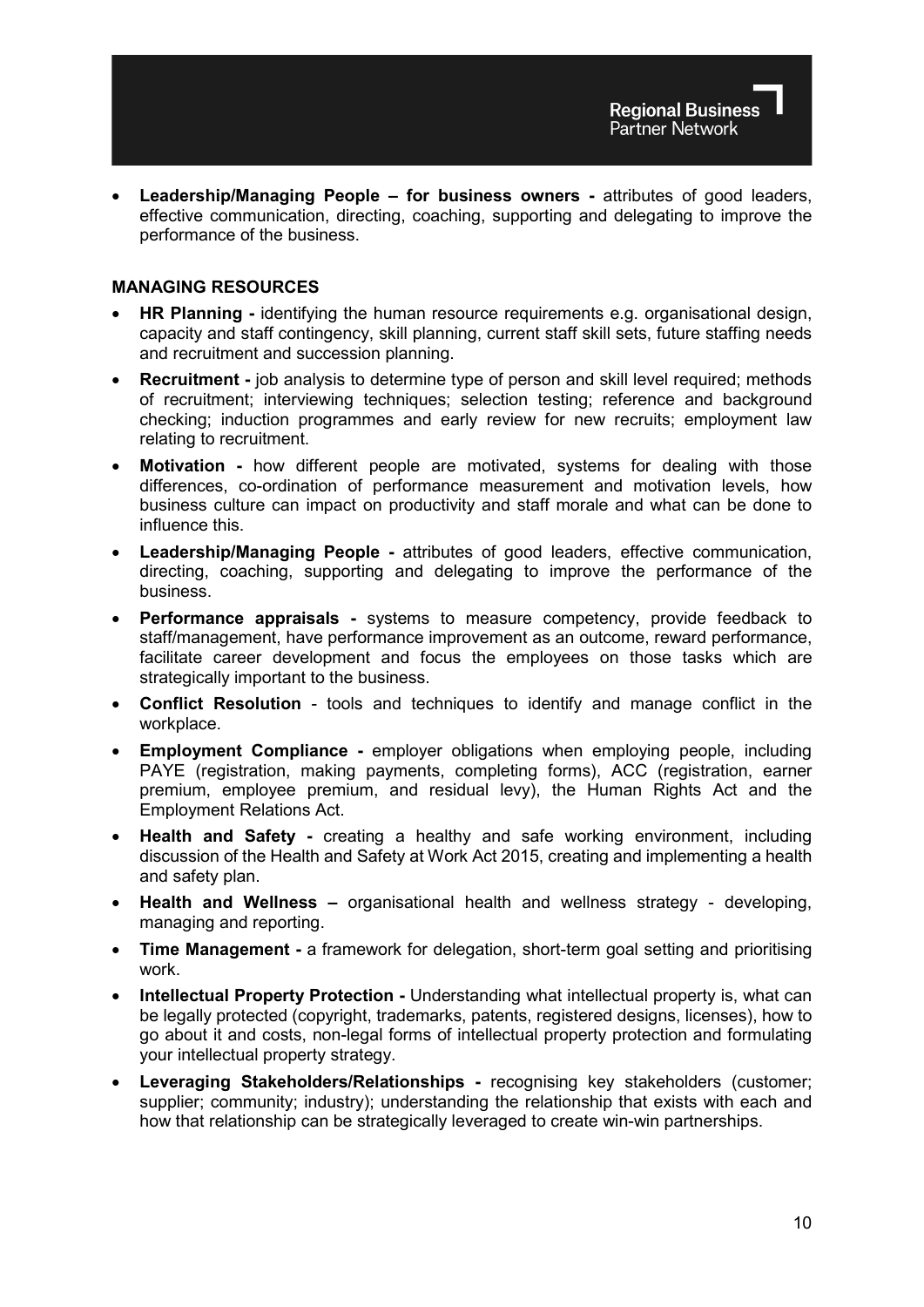- **Business Excellence -** strategy for producing goods or services which meet or exceed the required standards of quality, timing, quantity, consistency and cost, relative to market expectations.
- **Business Resource Planning -** capacity planning, production scheduling, equipment requirements, plant layout, material requirements and suppliers, inventory control and quality control requirements.
- **E-commerce -** harnessing e-commerce tools to build on and/or maintain the sustainable competitive advantage of your business. Understand the different types of e-commerce, the benefits to be achieved using e-commerce and the costs involved.
- **Project Management**

#### **GOVERNANCE**

- **Obligations under the Companies Act**
- **Roles and Responsibilities– for Directors, Board Members, Trustees**
- **Governance Documents**
- **Legal Structure**

#### **EXPORTING**

- **Are you Ready for Exporting?** why export, overview of the practical side to exporting: freight, finance, pricing, foreign exchange, documentation, terms of sale; an overview of the strategic side: research, marketing, promotion and market entry strategies.
- **Getting Started in Exporting** the export process, strategic market selection and research, freight, finance and documentation, determining the best market entry strategy, selecting the right business partner, intellectual property and branding, pricing for export, developing promotional tactics, e-marketing, making the sales pitch, and export planning.
- **Planning for Export Success** strategic market selection, market research, intellectual property protection, pricing and marketing.
- **Market Entry Strategies** market entry options: direct marketing, distributors and agents, strategic alliances, joint venture partners, contract manufacture, sale of technology, licensing, franchising, setting up an overseas office, and overlapping models. How to build effective relationships with offshore partners, choosing the right partner, achieving a win/win relationship, agreements and contracts, and measuring your partner's performance.
- **Market Research** how to develop a brief and framework to undertake market research, reliable and informative sources of information and resources, using research information as part of your export marketing plan.
- **International Sales and Negotiation** understanding the sales process and buyer motives, developing your sales pitch and point of difference, presenting a strong business case, effective presentation techniques, handling objections, sharpening negotiation skills, closing the deal.
- **Exporting Online** The reasons for exporting online, defining your target audience/customer, developing an internet strategy, the components of an effective website, key internationalisation issues including tariffs, language and getting paid, marketing your website and system security.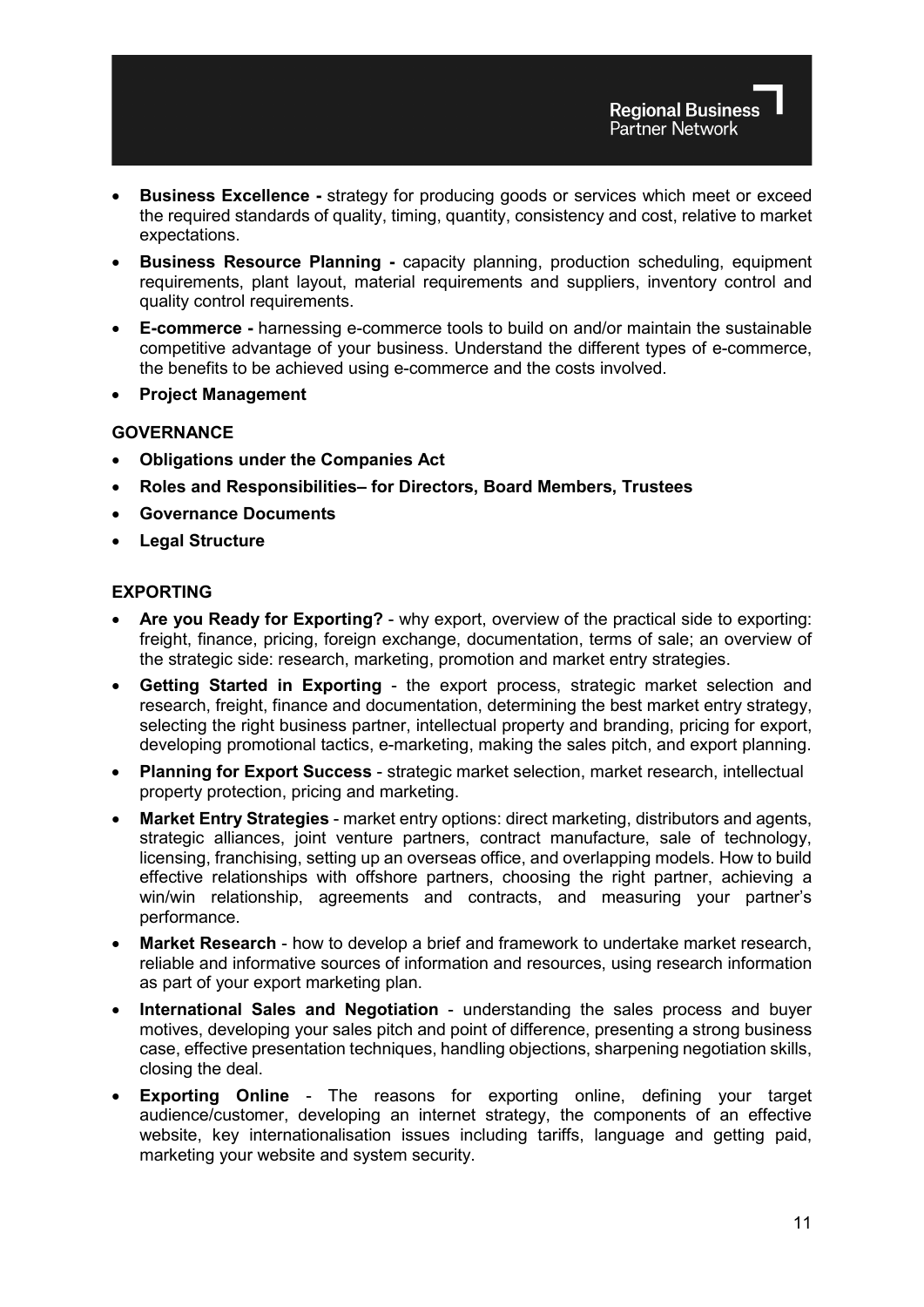- **Tender and Proposal Writing** developing tactics for smart tender selection, where to find tender/proposal opportunities, understanding the purchasing process, writing powerful proposals, developing strategies to put the bid with strategic partners, review process to learn from previous tenders.
- **Trade Fairs**  integrating trade fairs into your promotional mix, setting specific objectives, knowing your target market, getting on your target market's "must see list", handling booth traffic, effective lead gathering and follow up.

#### **BUSINESS SUSTAINABILITY**

- **What is Sustainability?** Economic, social and environmental sustainability.
- **Factors in Creating a Sustainable Business** Making sustainability part of your vision. Leader's commitment to sustainability. Choice and use of resources that ensure the most effective use of resources. Business systems and processes that support the most efficient and effective use of key resources. Consideration of external accreditation to verify business practices and operations.
- **Understanding the Implications of your Business Choices** Sustainability is incorporated into the design of products or services, their manufacture or delivery, and the business takes responsibility for the whole of the life cycle.
- **Benefits of Sustainability** cost savings, competitive edge, brand/marketing benefits, environmental, social/community.
- **Customer Expectations** understanding customer expectations, emerging niches, trends, leveraging your sustainability, accreditation programmes.
- **Financial Cost-Benefits** analysing the financial impact of sustainability.
- **Reduction Strategies** waste reduction, reducing or switching resources, cost of waste vs. cost of disposal, reuse and/or recycling,
- **Procurement selection** supplier sustainability practices and credentials and raw material sustainability.
- **Business culture** people and communities are invested in and staff behaviours reinforcing sustainability are supported. Regular communication and feedback on progress towards sustainability.

#### **LEAN MANUFACTURING / BUSINESS OPERATIONS**

- **Introduction to Lean Manufacturing Principles** the systematic approach to eliminating waste from processes so that every part of the process adds value to the customer. Identification of activities or work that are: value adding, non-value adding, waste.
- **Benefits and Pitfalls of Lean Manufacturing**
- **Lean Manufacturing Process**  specify value, identify value stream and eliminate waste, create flow, create pull (produce only what is needed when requested), aim for perfection.
- **Lean Tools and Methods** including value stream mapping, continuous improvement, pull (kanban), flow, total productive maintenance, quality at source, points of use, quick changeover (SMED), standardised work, batch reduction, teams, 5S, visual management, plant layout, poka-yoke.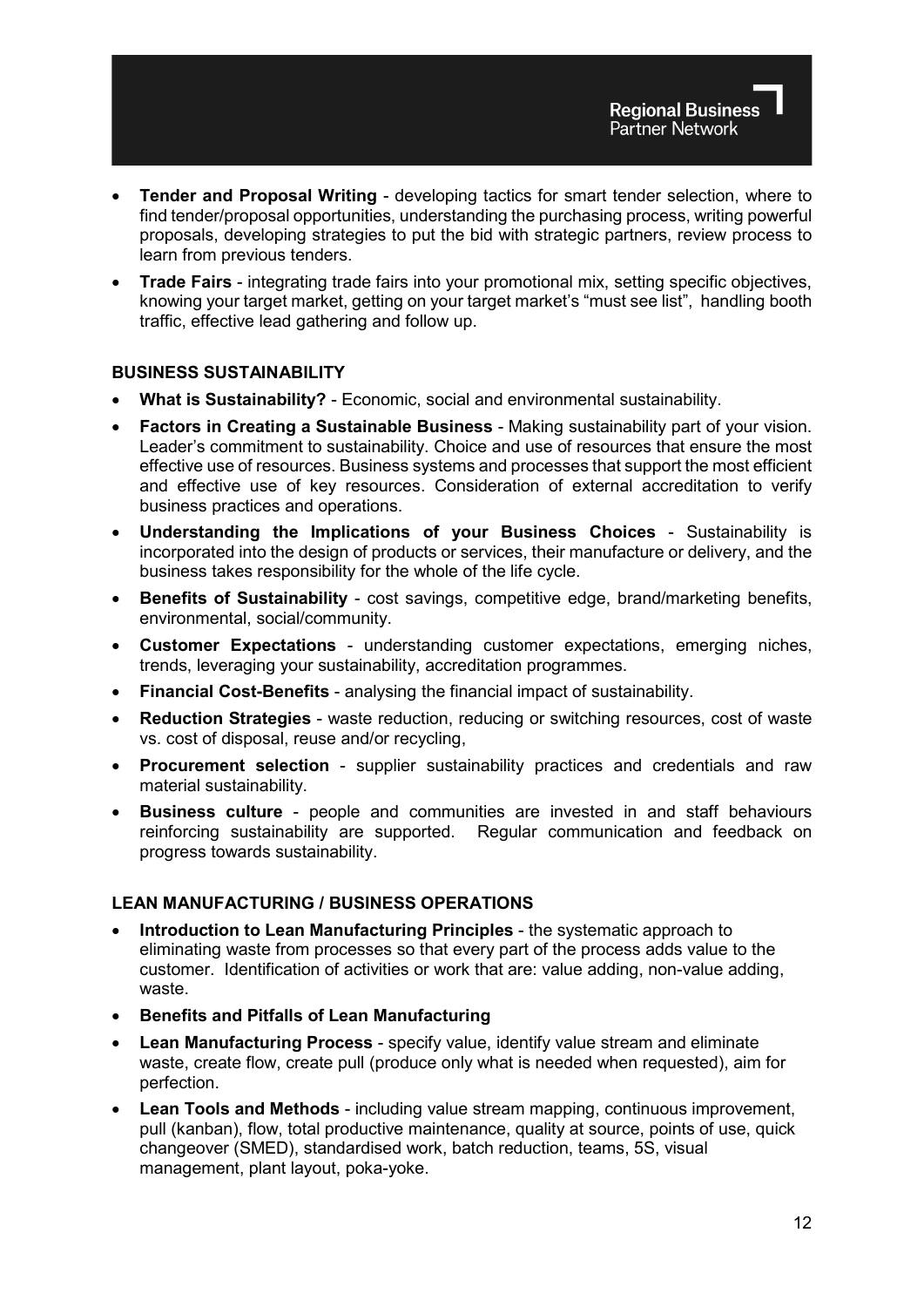

- **Measurement**  define lean measures, measure, analyse, improve, control.
- **Implementation of Lean**  determining the scope, project management structure, responsibilities and accountabilities, integrating and aligning the teams, documentation, communication.
- **Supporting Systems and Activities for Lean**

#### **CAPITAL RAISING**

- **Introduction to Capital Raising –** provides an overview of the capital raising process, the types and sources of finance, how investors work and what they are looking for, determining if a business is investment ready, sources of assistance.
- **Getting Companies Investor Ready** preparing the business case, valuing a business, legal implications of raising funds, Securities Act and exemptions.
- **Pitching to Potential Investors –** finding an investor, the deal process and timetable, information investors will require, the importance of the pitch, tools for creating succinct pitches.
- **Completing the Deal** due diligence, the negotiation process, key legal agreements.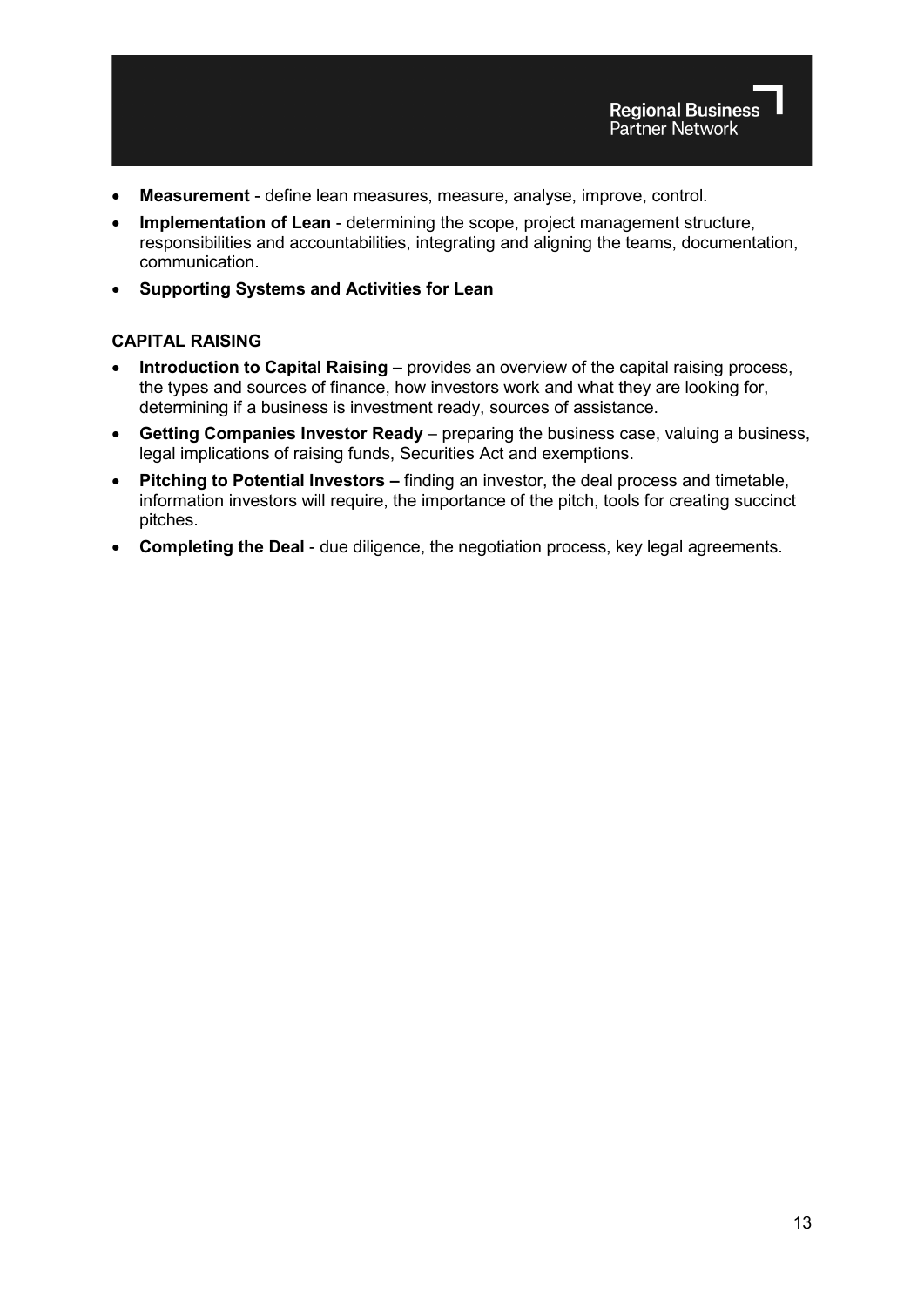## **CREATING A SERVICE**

**Capability** fund type services that are eligible for registration are 'training' services that are delivered to Business Owners and / or senior managers that will improve the management capability within the business. Eligible services are for management training where knowledge is transferred and there is a clear learning outcome for business owner to fill an identified gap in their management capability.

**NB** Any 'coaching' must be for 'follow-up coaching' only and can only be included as part of a specific management training service.

#### **SERVICE OVERVIEW**

• Please include a brief outline of what training will be delivered to the business owner during the delivery of the service

### **SERVICE DESCRIPTION**

Please ensure your service description includes all the below required information -

- Who the training is designed for (Business owner and/or senior Managers)?
- What are the Management Capability outcomes for the business?

*Please include a clearly defined 'training objective' and relevant 'learning outcomes' for the business owner and / or senior Manager*

- What is the time commitment for the business owner? (a minimum maximum range is acceptable)
- What is the fixed cost of the service **excluding GST**?

Please include the words "**excl GST**" after your total cost (a minimum – maximum range is acceptable)

- Style of training, is it a group workshop, or one-to-one training?
- How is this service delivered (In person or remotely (e.g. Zoom) or hybrid)?

#### **HOURLY RATE**

Please check your Hourly rate field

• for **Capability fund type** services this can be your **'fixed' hourly** rate or if you have tiered rates it will be your **'average' hourly** rate

#### **CREATING AN EVENT FOR THE BUSINESS**

Once funding has been approved for a customer and you are required to set up an event, it is important to note the difference in the price types you can select -

#### **PRICE TYPE**

- Select **Per Business** if you want to set up Private events (*Fixed cost*) only
- Select **Per Person** if you want to set up Public events (*Per Person cost*) & Private events (*Fixed cost*)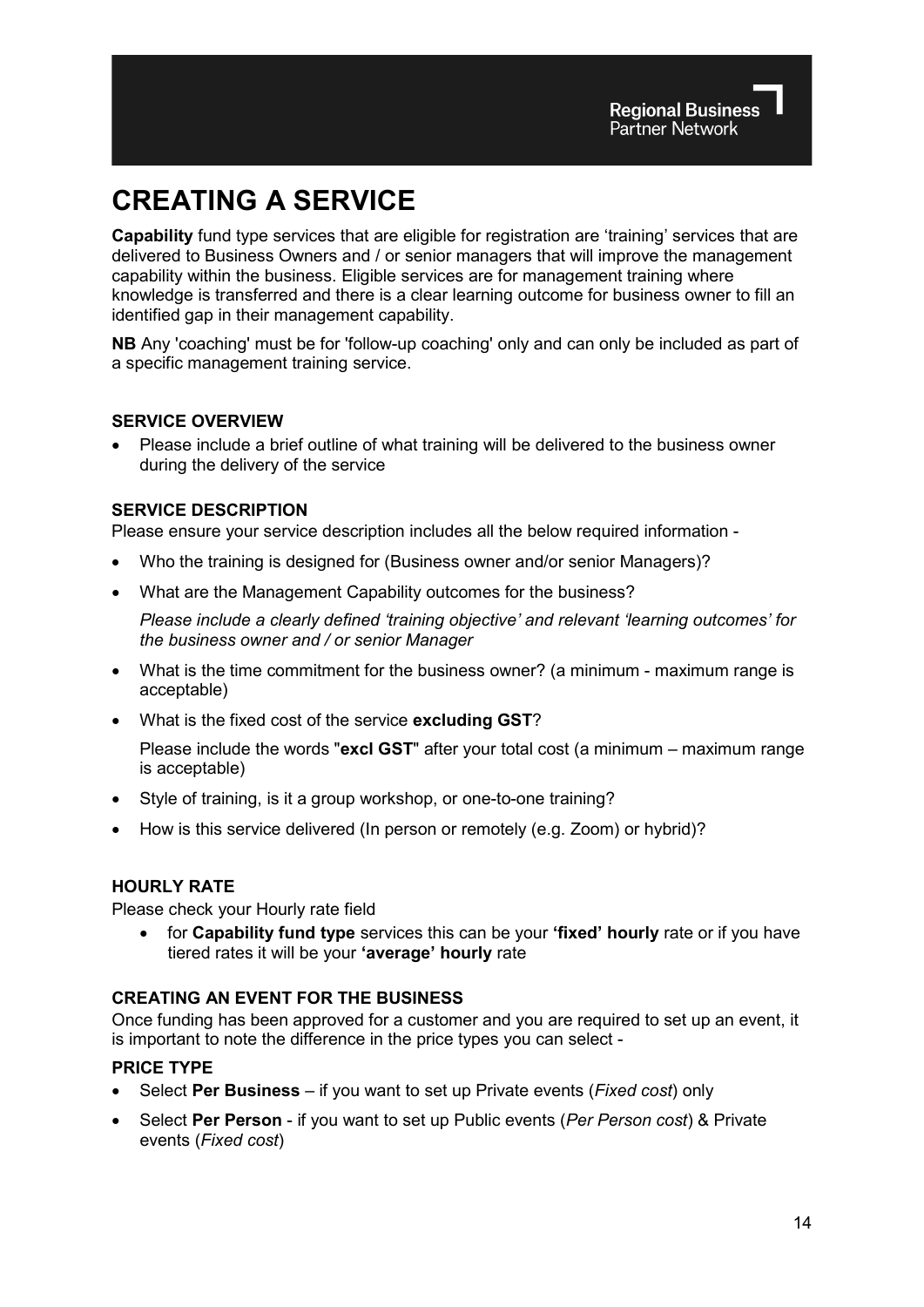## **COMMUNICATIONS GUIDELINES**

It is important that you clearly indicate which of your services are registered for the Management Capability Development Fund.

The following are some guidelines around terminology.

#### **Advertising a registered service**

When promoting individual registered services. The following text should be used:

"This Workshop / Course / Coaching is registered with the Management Capability Development Fund. Find out more by visiting [www.regionalbusinesspartners.co.nz"](http://www.regionalbusinesspartners.co.nz/)

#### **Advertising about your organisation**

If you are planning to advertise that your organisation delivers services that have been registered with the Management Capability Development Fund the following tag lines can be used,

"[Registered organisation name] offers services that are registered with the Management Capability Development Fund'

If you wish to use other wording, please contact us at [info@regionalbusinesspartners.co.nz](mailto:info@regionalbusinesspartners.co.nz) to seek approval.

#### **Newsletters / Other publications**

If you wish to refer to a RBP Funding Scheme in a newsletter or publication, the following approved text may be used:

#### **Management Capability Development Fund**

*Optional Introduction: Small businesses may qualify for funding to help pay for services such as training workshops, courses and coaching that build the management capabilities of their owners and key managers.*

Management Capability Development funding is only available through the Regional Business Partner Network (RBP) Growth Advisors and can be used with service providers registered with the RBP Network.

Funding may be provided to a business where the Growth Advisors have identified a need for management training as part of an action plan to support the business owner to grow and innovate their business. Business owners are then able to select a registered service from a registered Service Provider.

For more information on the Management Capability Development Fund or to find your local Growth Advisor go to [www.regionalbusinesspartners.co.nz](https://www.regionalbusinesspartners.co.nz/page/find-your-local-regional-business-partner)

#### **Additional**

• As per the Promotion and Advertising terms in the contract, the service provider does not have rights to use the RBP logo or any of the government logos, this includes MBIE, Callaghan Innovation and NZTE.